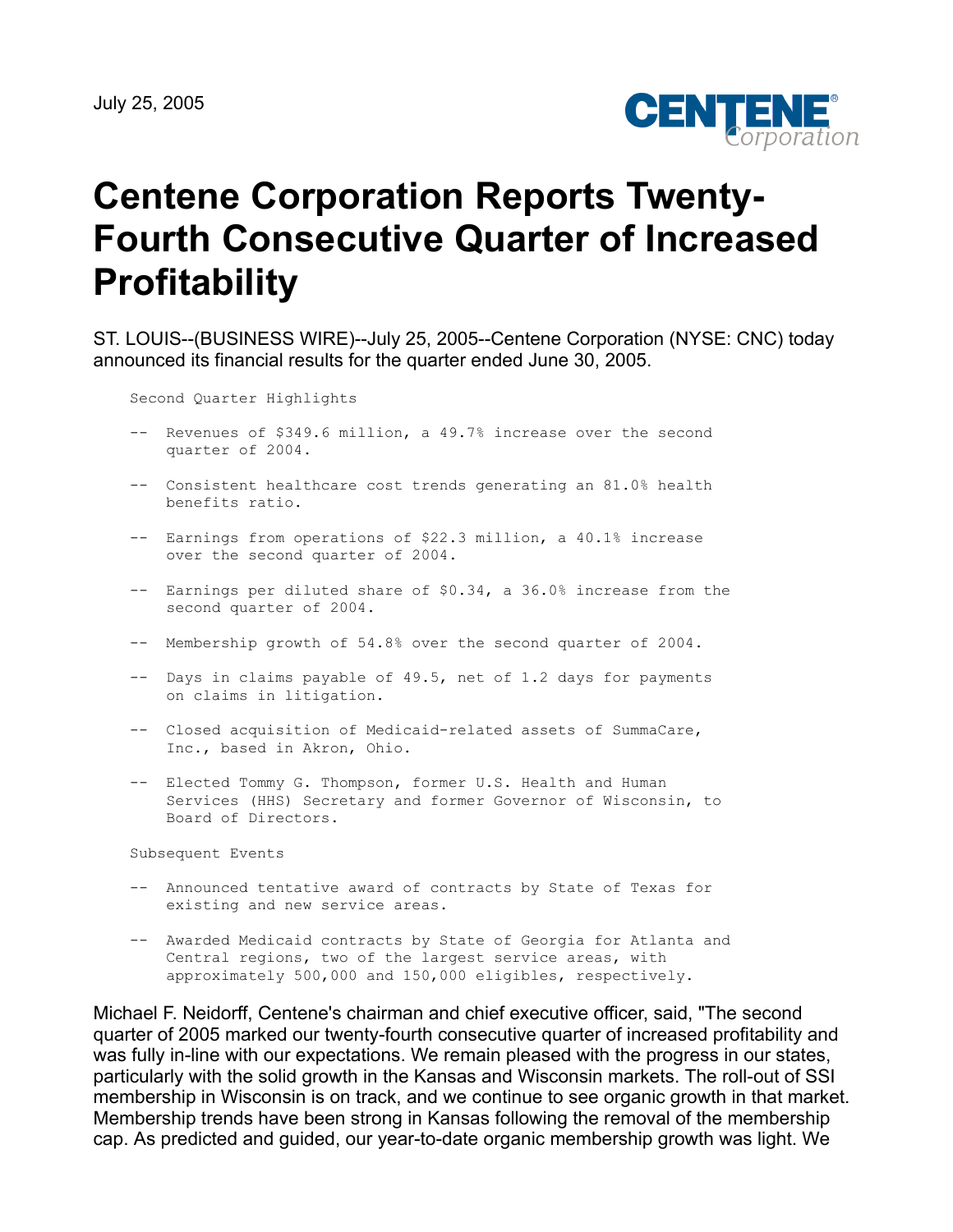want to remind you that we elected not to participate in the Southern Indiana expansion, which we viewed as a high cost market.

"Our 81.0% health benefits ratio remained at the low end of our target range with the SSI HBR at 85.2% for the current quarter. Our recently announced acquisition of AirLogix enhances our demonstrated ability to manage healthcare costs for our growing SSI opportunity.

"There were a number of events marking the success of the quarter. Notably, we received notice of the tentative contract awards by the State of Texas for the STAR and CHIP members in our existing service areas of Austin, El Paso, Lubbock and San Antonio, and new service area expansion awards to serve both STAR and CHIP members in the Corpus Christi market. We expect these contracts to be finalized on or before August 17, 2005 and become effective July 1, 2006. Also, on May 1, 2005, we closed the acquisition of the Medicaid-related assets of SummaCare, Inc., a wholly owned subsidiary of Summa Health System, based in Akron, Ohio. We look forward to capitalizing on additional opportunities to grow in this State.

"As we progress in 2005 and beyond, we are confident that our consistent strategic objectives will continue to produce predictable financial results and identify cost-savings in Medicaid managed care," concluded Neidorff.

The following table depicts membership in Centene's managed care organizations by state at June 30, 2005 and 2004:

|            | 2005    | 2004    |
|------------|---------|---------|
| Indiana    | 152,800 | 132,900 |
| Kansas     | 103,000 |         |
| Missouri   | 39,900  |         |
| New Jersey | 52,900  | 54,000  |
| Ohio       | 59,600  | 23,800  |
| Texas      | 243,800 | 155,300 |
| Wisconsin  | 173,400 | 167,300 |
|            |         |         |
| TOTAL      | 825,400 | 533,300 |
|            |         |         |

The following table depicts membership in Centene's managed care organizations by member category at June 30, 2005 and 2004:

|                          | 2005                                                                 | 2004                          |
|--------------------------|----------------------------------------------------------------------|-------------------------------|
| Medicaid<br>SCHIP<br>SSI | 637,300<br>176,200<br>11,900(a)                                      | 460,300<br>63,200<br>9,800(b) |
| TOTAL                    | 825,400                                                              | 533,300                       |
|                          | (a) $5,500$ at-risk; $6,400$ ASO<br>(b) $4,400$ at-risk; $5,400$ ASO |                               |

Statement of Earnings Highlights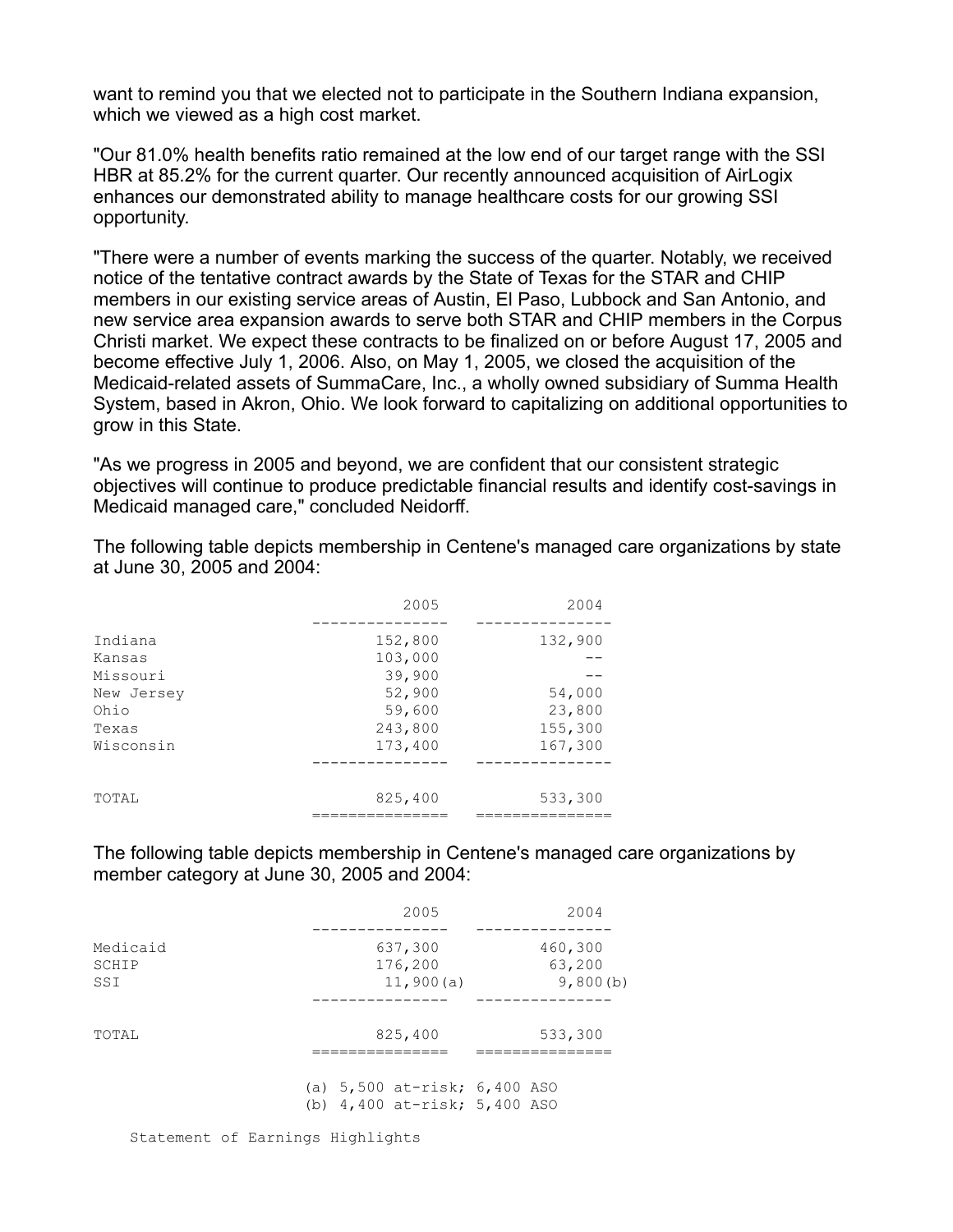- -- For the second quarter of 2005, revenues increased 49.7% to \$349.6 million from \$233.6 million in the second quarter of 2004.
- -- The health benefits ratio (HBR), which reflects medical services costs as a percent of premium revenues, remained consistent at 81.0% period-over-period. The Company's SSI HBR was within the guided range of 84.0% to 86.0%, demonstrating Centene's ability to manage this population. While growing, Centene's small SSI member base can experience a volatile HBR, period-over-period.
- -- General and administrative (G&A) expenses as a percent of revenues were 12.7% in the second quarter of 2005 compared to 12.1% in the second quarter of 2004. As previously guided, the results for the second quarter of 2005 included approximately \$1.3 million in implementation costs relative to Centene's Arizona behavioral health contract award, effective July 1, 2005.
- -- Earnings from operations increased 40.1% to \$22.3 million in the second quarter of 2005 from \$15.9 million in the second quarter of 2004.
- -- Net earnings improved to \$15.2 million, or \$0.34 per diluted share, in the second quarter of 2005 compared to \$10.8 million, or \$0.25 per diluted share, for the second quarter of 2004.
- -- For the six months ended June 30, 2005, revenues increased 48.5% to \$682.0 million from \$459.1 million for the same period in the prior year. The HBR remained consistent at 81.0% period-over-period. General and administrative expenses as a percent of revenues increased slightly to 12.7% in the first half of 2005 compared to 12.4% in the first half of 2004. Earnings from operations increased 42.5% to \$43.6 million in the first half of 2005 from \$30.6 million in the first half of 2004. Net earnings improved to \$29.7 million, or \$0.66 per diluted share, in the first half of 2005.

Balance Sheet and Cash Flow Highlights

At June 30, 2005, the Company had cash and investments of \$287.9 million, including \$27.4 million held by its unregulated entities and \$260.5 million held by its regulated entities. Medical claims liabilities totaled \$153.6 million, representing 49.5 days in claims payable. This included a 1.2 day decrease related to payments on disputed claims in litigation.

A reconciliation of the Company's change in days in claims payable from the immediately preceding quarter-end is presented below:

| Days in claims payable, March 31, 2005          | 59.7   |
|-------------------------------------------------|--------|
| Decrease in claims inventory                    | (5.8)  |
| Payment of annual physician performance bonuses | (3.0)  |
| Payment on disputed claims in litigation        | (1, 2) |
| Decrease in pharmacy payable                    | (0, 2) |
|                                                 |        |
| Days in claims payable, June 30, 2005           | 49.5   |
|                                                 |        |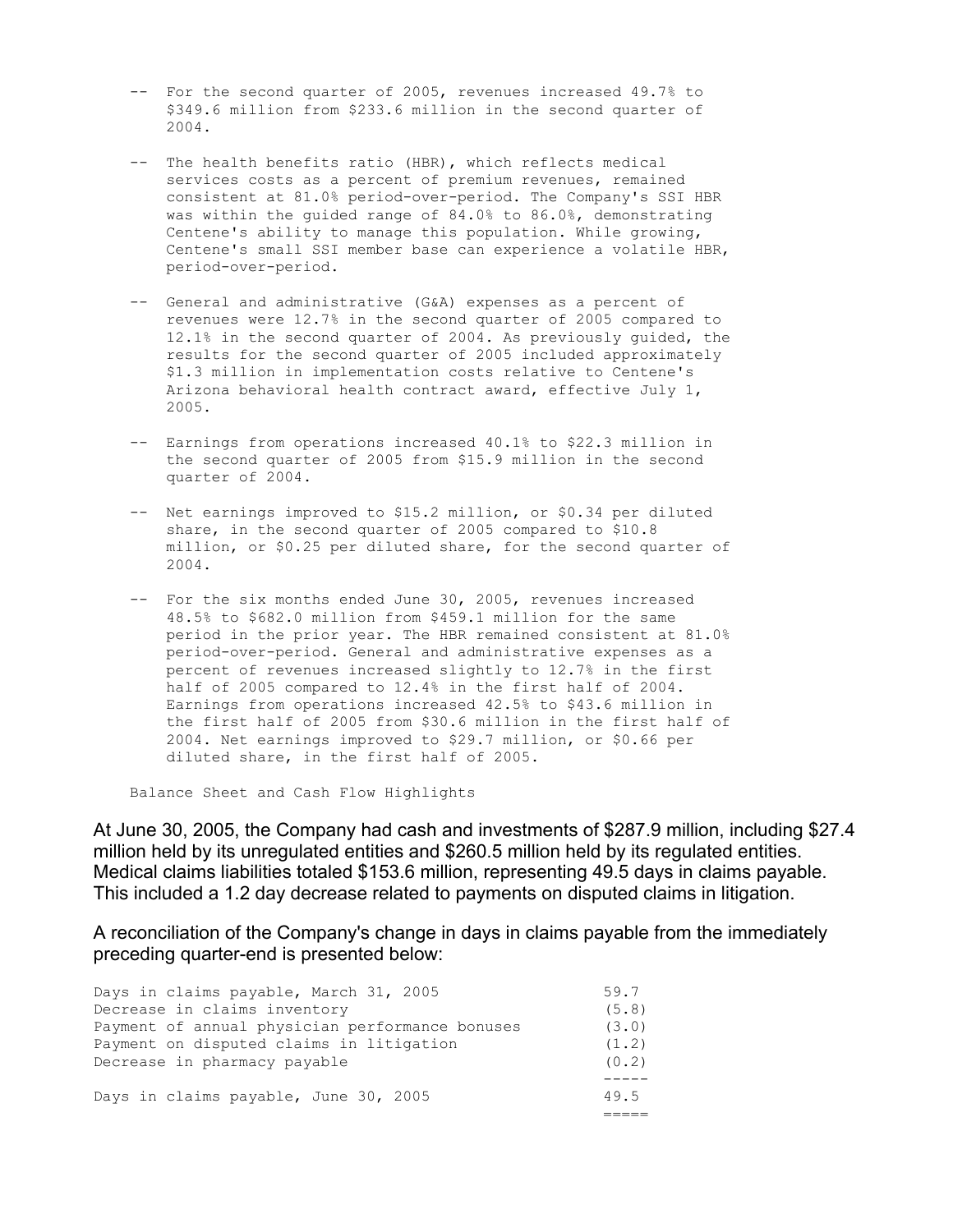Cash flows used in operating activities were \$7.0 million for the six months ended June 30, 2005. As expected, this primarily reflected the State of Wisconsin's holding our June capitation payment of approximately \$29 million until after June 30, 2005, the State's fiscal year-end. This amount was received in July. In addition, cash flow for the quarter was affected by the anticipated decline in medical claims liabilities. The following table depicts the significant uses of cash flows from operations year-to-date:

(in millions)

Increase in Wisconsin premium and related receivables \$28.6<br>Reduction in claims inventory 18.1 Reduction in claims inventory Payment of annual physician performance bonuses 9.3 Income tax payments 7.9 Payment on disputed claims in litigation 3.6

# New Opportunity

In July 2005, the Company received notification that the State of Georgia had awarded to the Company's subsidiary, Peach State Health Plan, contracts to serve a portion of the Medicaid recipients in two of the State's largest regions, Atlanta and Central. These two service areas represent a combined 650,000 eligible members and present a significant organic growth opportunity for 2006 and beyond. The Company has structured the organization with the critical management team in place and believes it will be able to serve this new marketplace successfully and to work with the State on a smooth transition.

## **Outlook**

Karey L. Witty, Centene's chief financial officer, stated, "We are revising our 2005 earnings guidance to include an estimated \$7.5 to \$10.0 million in implementation costs related to the Georgia contract award. We will continue to provide quarterly updates as these expenditures occur. Additionally, we are including our recently announced acquisition of AirLogix. We continue to maintain organic membership growth of 10% to 12% for 2005. This revised guidance excludes the potential impact of any other acquisitions we may undertake during the remainder of 2005 as well as expenses related to stock option grants under SFAS 123R, which is required to be adopted on January 1, 2006. Consistent with prior practices, we will provide a preliminary outlook for 2006 in conjunction with our third quarter 2005 earnings announcement."

The table below depicts the Company's revised guidance for the balance of 2005:

|                                                                                             | O3  |  | Ο4                                                                                                           |      |
|---------------------------------------------------------------------------------------------|-----|--|--------------------------------------------------------------------------------------------------------------|------|
|                                                                                             | Low |  | High Low                                                                                                     | High |
| Revenue (in millions)<br>Earnings per share without Georgia<br>Georgia implementation costs |     |  | \$398.0 \$403.0 \$429.0 \$452.0<br>$$0.36$$ $$0.37$$ $$0.37$$ $$0.41$<br>$(0.04)$ $(0.03)$ $(0.10)$ $(0.07)$ |      |
| Adjusted earnings per share                                                                 |     |  | $$0.32$$ $$0.34$$ $$0.27$$ $$0.34$                                                                           |      |

# Conference Call

As previously announced, the Company will host a conference call tomorrow, July 26, 2005, at 8:30 a.m. (Eastern Time) to review the financial results for the second quarter ended June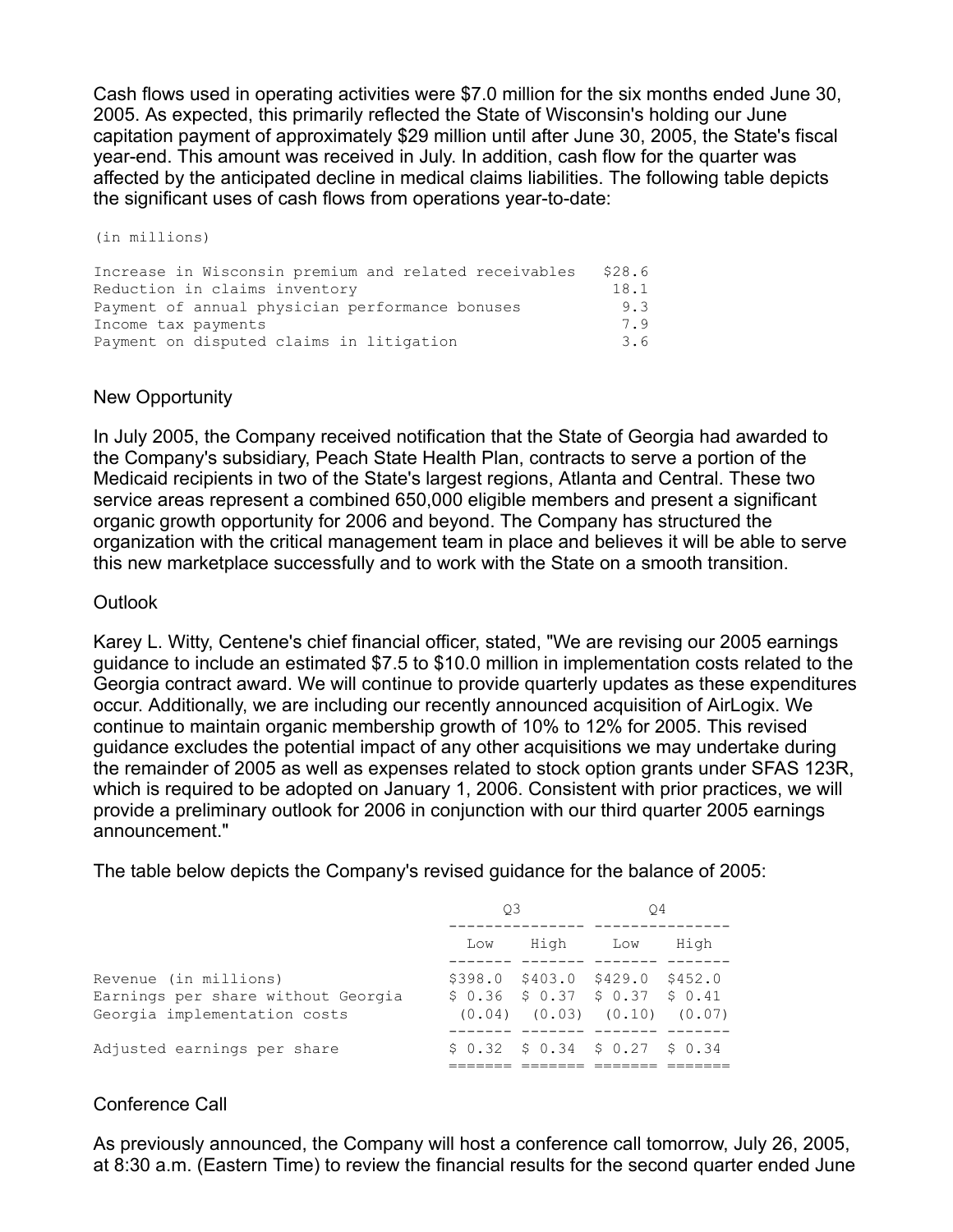30, 2005, and to discuss its business outlook. Michael F. Neidorff and Karey L. Witty will host the conference call. Investors are invited to participate in the conference call by dialing 800- 273-1254 in the U.S. and Canada, 706-679-8592 from abroad, or via a live Internet broadcast on the Company's website at www.centene.com, under the Investor Relations section. A replay will be available for on demand listening shortly after the completion of the call until 11:59 PM Eastern Time on August 19, 2005 at the aforementioned URL, or by dialing 800-642-1687 in the U.S. and Canada, or 706-645-9291 from abroad, and entering access code 7237632.

## About Centene Corporation

Centene Corporation provides multi-line managed care programs and related services to individuals receiving benefits under Medicaid, including Supplemental Security Income (SSI), and the State Children's Health Insurance Program (SCHIP). The Company operates health plans in Indiana, Kansas, Missouri, New Jersey, Ohio, Texas and Wisconsin. In addition, the Company contracts with other organizations to provide specialty services including behavioral health, disease management, nurse triage and treatment compliance. Information regarding Centene is available via the Internet at www.centene.com.

The information provided in the second, third and fourth paragraphs following the bullet listing under "Second Quarter Highlights," the paragraph under "New Opportunity" and the paragraph under "Outlook" above contain forward-looking statements that relate to future events and future financial performance of Centene. Subsequent events and developments may cause the Company's estimates to change. The Company disclaims any obligation to update this forward-looking financial information in the future. Readers are cautioned that matters subject to forward-looking statements involve known and unknown risks and uncertainties, including economic, regulatory, competitive and other factors that may cause Centene's or its industry's actual results, levels of activity, performance or achievements to be materially different from any future results, levels of activity, performance or achievements expressed or implied by these forward-looking statements. Actual results may differ from projections or estimates due to a variety of important factors, including Centene's ability to accurately predict and effectively manage health benefits and other operating expenses, competition, changes in healthcare practices, changes in federal or state laws or regulations, inflation, provider contract changes, new technologies, reduction in provider payments by governmental payors, major epidemics, disasters and numerous other factors affecting the delivery and cost of healthcare. The expiration, cancellation or suspension of Centene's Medicaid managed care contracts by state governments would also negatively affect Centene.

#### CENTENE CORPORATION AND SUBSIDIARIES

 CONSOLIDATED BALANCE SHEETS (In thousands, except share data)

|                                             |   | June $30l$<br>2005 | December 31,<br>2004 |
|---------------------------------------------|---|--------------------|----------------------|
|                                             |   |                    |                      |
|                                             |   | (Unaudited)        |                      |
| ASSETS                                      |   |                    |                      |
| Current assets:                             |   |                    |                      |
| Cash and cash equivalents                   | S | $65,598$ \$        | 84,105               |
| Premium and related receivables, net of     |   |                    |                      |
| allowances of \$437 and \$462, respectively |   | 69,839             | 31,475               |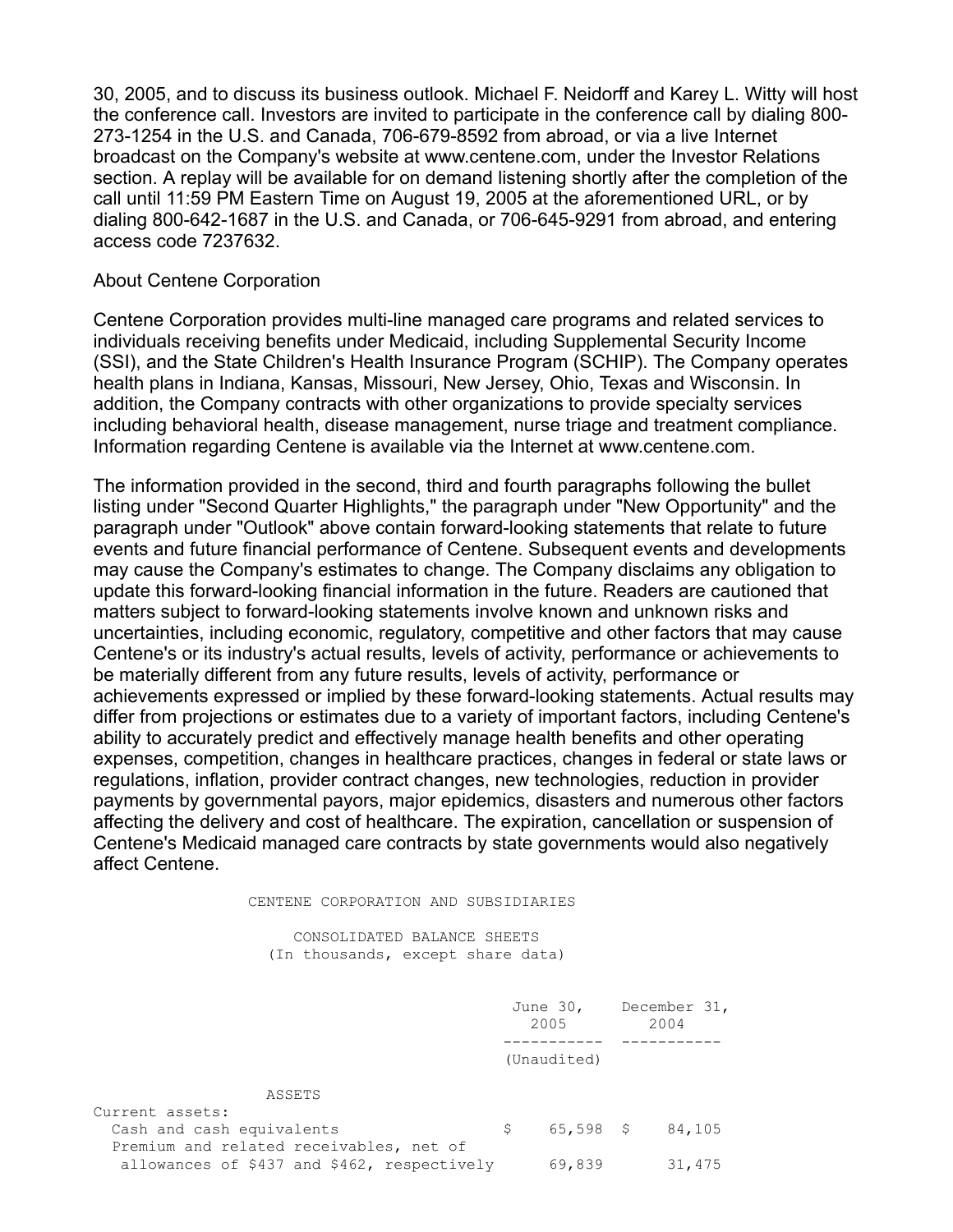| Short-term investments, at fair value      |                                   |                               |
|--------------------------------------------|-----------------------------------|-------------------------------|
| (amortized cost \$65,453 and \$94,442,     |                                   |                               |
| respectively)<br>Other current assets      |                                   | 65,337 94,283                 |
|                                            | 16,482<br>-------                 | 14,429<br>----------          |
| Total current assets                       |                                   | 217,256 224,292               |
| Long-term investments, at fair value       |                                   |                               |
| (amortized cost \$135,626 and \$117,177,   |                                   |                               |
| respectively)                              | 134,621                           | 116,787                       |
| Restricted deposits, at fair value         |                                   |                               |
| (amortized cost \$22,507 and \$22,295,     |                                   |                               |
| respectively)                              |                                   | 22,323 22,187                 |
| Property, software and equipment           | 48,479                            | 43,248                        |
| Goodwill                                   |                                   | 130, 262 101, 631             |
| Other intangible assets                    | 15,188                            | 14,439                        |
| Other assets                               | 6,317                             | 5,350                         |
|                                            |                                   | ---------                     |
| Total assets                               | $$574,446$ \$ 527,934<br>-------- |                               |
|                                            |                                   |                               |
| LIABILITIES AND STOCKHOLDERS' EQUITY       |                                   |                               |
| Current liabilities:                       |                                   |                               |
| Medical claims liabilities                 | \$<br>153,593 \$ 165,980          |                               |
| Accounts payable and accrued expenses      | 31,045                            | 31,737                        |
| Unearned revenue                           | 9,657                             | 3,956                         |
| Current portion of long-term debt and      |                                   |                               |
| notes payable                              | 486                               | 486                           |
| Total current liabilities                  | 194,781                           | 202,159                       |
| Long-term debt                             | 52,731                            | 46,973                        |
| Other liabilities                          | 8,215                             | 7,490                         |
|                                            |                                   |                               |
| Total liabilities                          |                                   | 255,727 256,622               |
| Stockholders' equity:                      |                                   |                               |
| Common stock, \$.001 par value; authorized |                                   |                               |
| 100,000,000 shares; issued and             |                                   |                               |
| outstanding 42, 481, 098 and 41, 316, 122  |                                   |                               |
| shares, respectively                       | 42                                | 41                            |
| Additional paid-in capital                 | 183,539                           | 165,391                       |
| Accumulated other comprehensive income:    |                                   |                               |
| Unrealized loss on investments, net of     |                                   |                               |
| tax                                        | (809)                             | (407)                         |
| Retained earnings                          | _________                         | 135,947 106,287<br>---------- |
| Total stockholders' equity                 | 318,719                           | 271,312                       |
| Total liabilities and stockholders'        | ---------                         | ----------                    |
| equity                                     | \$<br>574,446                     | \$527,934                     |
|                                            | ===========                       | ===========                   |
|                                            |                                   |                               |

### CENTENE CORPORATION AND SUBSIDIARIES

 CONSOLIDATED STATEMENTS OF EARNINGS (In thousands, except share data)

| Three Months Ended |      | Six Months Ended |      |
|--------------------|------|------------------|------|
| June 30,           |      | June 30,         |      |
|                    |      |                  |      |
| 2005               | 2004 | 2005             | 2004 |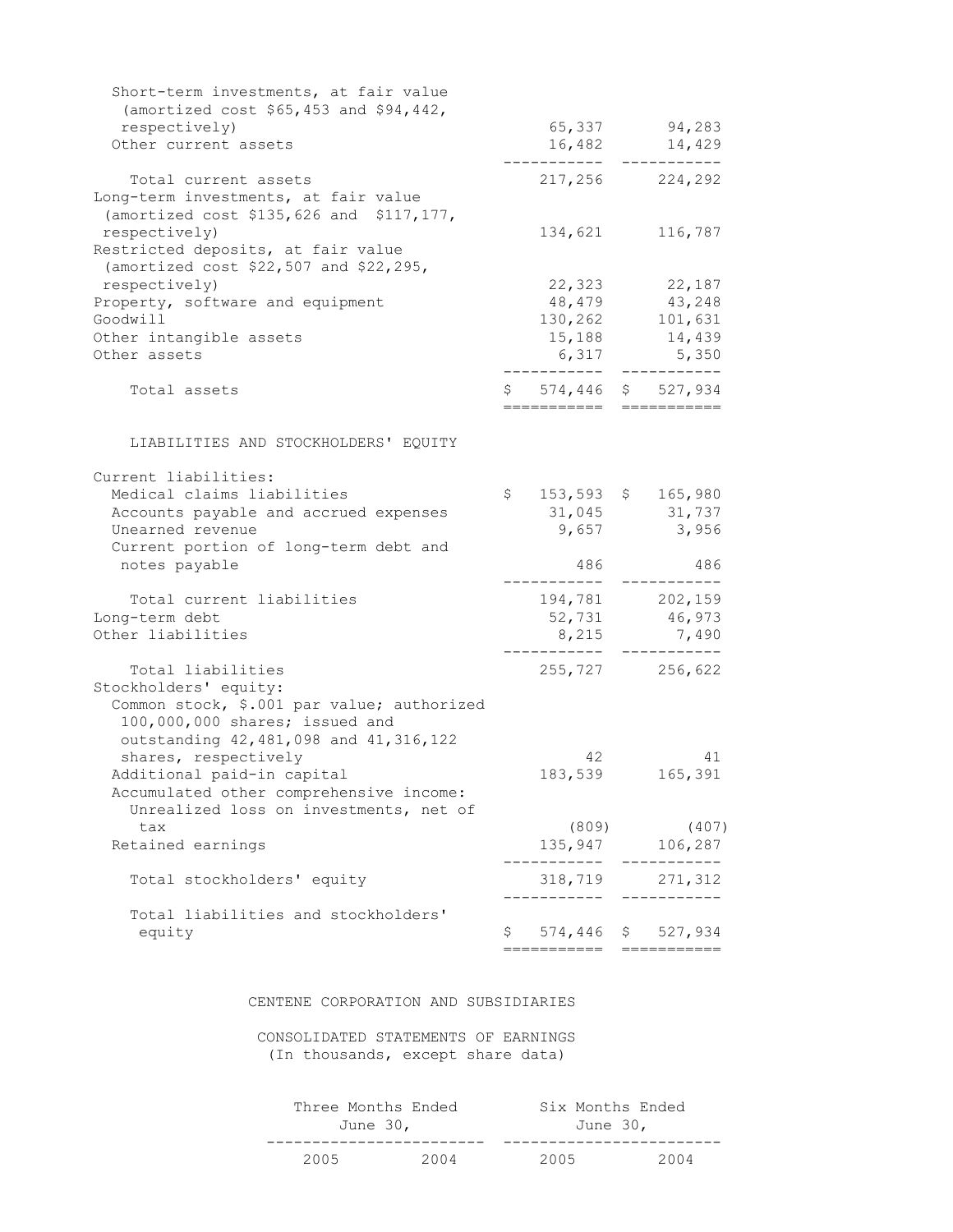|                                                               | (Unaudited)  |                               |              | (Unaudited)         |              |                     |
|---------------------------------------------------------------|--------------|-------------------------------|--------------|---------------------|--------------|---------------------|
| Revenues:                                                     |              |                               |              |                     |              |                     |
| Premiums                                                      | \$348, 416   |                               | \$231,330    | \$679,360           |              | \$ 454,020          |
| Services                                                      | 1,212        |                               | 2,278        | 2,644               |              | 5,113               |
| Total revenues                                                | 349,628      |                               | 233,608      | 682,004             |              | --------<br>459,133 |
| Expenses:                                                     |              |                               |              |                     |              |                     |
| Medical costs                                                 | 282, 215     |                               | 187,298      | 549,971             |              | 367,746             |
| Cost of services<br>General and<br>administrative             | 728          |                               | 2,022        | 1,571               |              | 4,038               |
| expenses                                                      | 44,365       |                               | 28,351       | 86,824              |              | 56,728              |
| Total operating                                               |              |                               |              |                     |              |                     |
| expenses                                                      | 327,308      |                               | 217,671      | 638,366             |              | 428,512             |
| Earnings from<br>operations<br>Other income<br>(expense) :    | 22,320       |                               |              | 15,937 43,638       |              | 30,621              |
| Investment and                                                |              |                               |              |                     |              |                     |
| other income                                                  | 2,523        |                               | 1,336        | 4,643               |              | 2,846               |
| Interest expense                                              | (634)        |                               | (101)        | (1, 196)            |              | (191)               |
| Earnings<br>before<br>income taxes                            | 24,209       |                               | 17,172       | 47,085              |              | 33,276              |
| Income tax expense                                            | 8,960        |                               | 6,359        | 17,425              |              | 12,325              |
| Net earnings                                                  | \$15,249     | $\mathsf{S}$ and $\mathsf{S}$ | 10,813       | \$29,660<br>======= |              | \$20,951            |
| Earnings per<br>share:<br>Basic earnings                      |              |                               |              |                     |              |                     |
| per common share \$                                           | $0.36$ \$    |                               | $0.27$ \$    | $0.71 \pm 5$        |              | 0.52                |
| Diluted earnings<br>per common share \$                       | $0.34 \;$ \$ |                               | $0.25$ \$    | 0.66                | $\mathsf{S}$ | 0.48                |
| Weighted average<br>number of shares<br>outstanding:<br>Basic | 42,203,946   |                               | 40,721,466   | 41,884,044          |              | 40,552,742          |
| Diluted                                                       | 45,087,772   |                               | 43, 374, 376 | 44,984,818          |              | 43, 221, 426        |

#### CENTENE CORPORATION AND SUBSIDIARIES

 CONSOLIDATED STATEMENTS OF CASH FLOWS (In thousands)

 Six Months Ended June 30, ------------------------ 2005 2004 ----------- -----------

#### (Unaudited)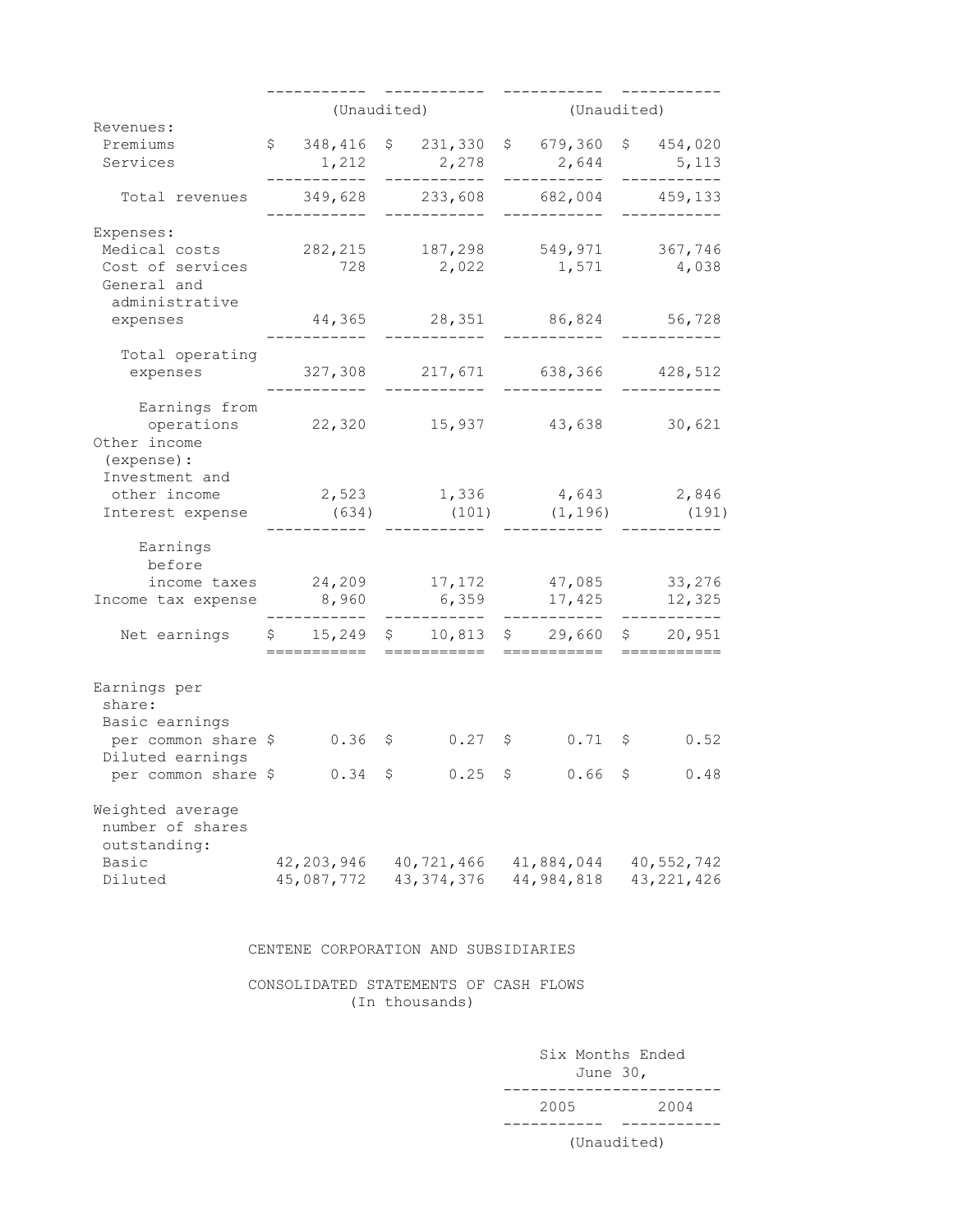| Cash flows from operating activities:<br>Net earnings                      | \$                       |   | $29,660 \quad $20,951$   |
|----------------------------------------------------------------------------|--------------------------|---|--------------------------|
| Adjustments to reconcile net earnings to<br>net cash provided by operating |                          |   |                          |
| activities --                                                              |                          |   |                          |
| Depreciation and amortization                                              | 5,901                    |   | 4,701                    |
| Deferred income taxes                                                      | 1,191                    |   | (914)                    |
| Tax benefits related to stock options                                      | 3,782                    |   | 1,507                    |
| Stock compensation expense                                                 | 2,304                    |   | 32                       |
| Loss (gain) on sale of investments                                         | 39                       |   | (103)                    |
| Changes in assets and liabilities --                                       |                          |   |                          |
| Premium and related receivables                                            | (38, 364)                |   | (989)                    |
| Other current assets                                                       |                          |   | $(2, 224)$ $(1, 051)$    |
| Other assets                                                               | (946)                    |   | (330)                    |
| Medical claims liabilities<br>Unearned revenue                             |                          |   | $(12, 387)$ 3,536        |
| Accounts payable and accrued expenses                                      | 5,701<br>(2, 716)        |   | (23)                     |
| Other operating activities                                                 | 1,034                    |   | $3,747$<br>(950)         |
|                                                                            |                          |   |                          |
| Net cash (used in) provided by                                             |                          |   |                          |
| operating activities                                                       |                          |   | $(7, 025)$ 30, 114       |
|                                                                            |                          |   |                          |
| Cash flows from investing activities:                                      |                          |   |                          |
| Purchase of property, software and                                         |                          |   |                          |
| equipment                                                                  |                          |   | $(8, 768)$ $(5, 082)$    |
| Purchase of investments                                                    |                          |   | $(74, 928)$ $(154, 342)$ |
| Sales and maturities of investments                                        |                          |   | 84,984 151,077           |
| Acquisitions, net of cash acquired                                         | ------- ---------        |   | $(21, 342)$ $(7, 005)$   |
| Net cash used in investing activities                                      |                          |   | $(20, 054)$ $(15, 352)$  |
| Cash flows from financing activities:                                      |                          |   |                          |
| Reduction of long-term debt and notes                                      |                          |   |                          |
| payable                                                                    | (4, 242)                 |   | (435)                    |
| Proceeds from borrowings                                                   | 10,000                   |   |                          |
| Proceeds from stock options and employee                                   |                          |   |                          |
| stock purchase plan                                                        | 2,864                    |   | 1,805                    |
| Other financing                                                            | (50)                     |   |                          |
| Net cash provided by financing                                             |                          |   |                          |
| activities                                                                 |                          |   | 8,572 1,370              |
|                                                                            |                          |   |                          |
| Net (decrease) increase in cash and                                        |                          |   |                          |
| cash equivalents                                                           | (18, 507)                |   | 16,132                   |
|                                                                            |                          |   |                          |
| Cash and cash equivalents, beginning of                                    |                          |   |                          |
| period                                                                     |                          |   | 84,105 64,346            |
| Cash and cash equivalents, end of period                                   | \$65,598\$80,478         |   |                          |
|                                                                            | ===========              |   | $=$ ===========          |
| Interest paid                                                              | \$<br>$1,209$ \$         |   | 181                      |
| Income taxes paid                                                          | \$<br>$12,904$ \$ 11,034 |   |                          |
|                                                                            |                          |   |                          |
| Supplemental schedule of non-cash investing                                |                          |   |                          |
| and financing activities:<br>Common stock issued for acquisitions          | \$<br>8,995              | Ş |                          |
|                                                                            |                          |   |                          |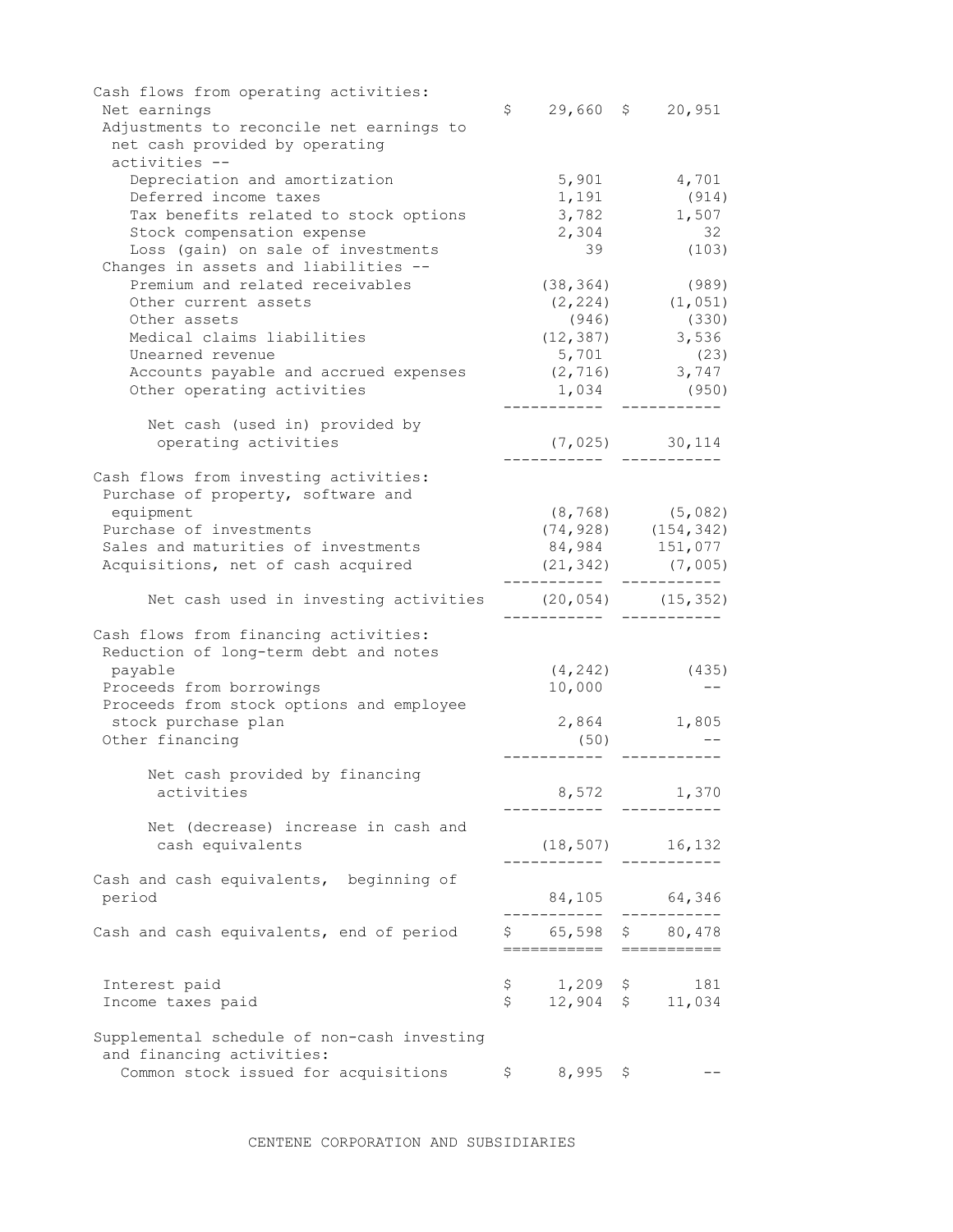#### SUPPLEMENTAL FINANCIAL DATA

|                                                                                                                                                                              | Q2<br>2005 | Q1<br>2005                                                           | Q4<br>2004                 | Q3<br>2004 |
|------------------------------------------------------------------------------------------------------------------------------------------------------------------------------|------------|----------------------------------------------------------------------|----------------------------|------------|
| MEMBERSHIP                                                                                                                                                                   |            |                                                                      |                            |            |
| Indiana                                                                                                                                                                      | 152,800    | 149,900                                                              | 150,600                    | 150,000    |
| Kansas                                                                                                                                                                       |            | 103,000 94,900 94,200                                                |                            |            |
| Missouri                                                                                                                                                                     |            | 39,900 41,300 41,200                                                 |                            |            |
| New Jersey                                                                                                                                                                   |            | 52,900 52,700 52,800 53,200                                          |                            |            |
| Ohio                                                                                                                                                                         |            | 59,600 23,900 23,800 23,500                                          |                            |            |
| Texas                                                                                                                                                                        | 243,800    |                                                                      | 243,700 244,300            | 250,200    |
| Wisconsin                                                                                                                                                                    |            | 173,400 170,900                                                      | 165,800                    | 164,700    |
| TOTAL                                                                                                                                                                        |            | 825,400 777,300 772,700 641,600<br>======== ======= ======== ======= |                            |            |
|                                                                                                                                                                              |            |                                                                      |                            |            |
| Medicaid                                                                                                                                                                     |            | 637,300 588,100 580,200 479,500                                      |                            |            |
| SCHIP                                                                                                                                                                        |            | 176,200 178,500 182,100                                              |                            | 152,100    |
| SSI                                                                                                                                                                          |            | 11,900 10,700 10,400 10,000                                          |                            |            |
| TOTAL                                                                                                                                                                        |            | 825,400 777,300 772,700 641,600                                      |                            |            |
|                                                                                                                                                                              |            | ======== ======== ======== =====                                     |                            |            |
| REVENUE PER MEMBER                                                                                                                                                           | \$143.41   |                                                                      | \$142.15 \$139.38 \$144.70 |            |
| CLAIMS                                                                                                                                                                       |            |                                                                      |                            |            |
| Period-end inventory                                                                                                                                                         |            | 195,500 227,700                                                      | 150, 300                   | 141,200    |
| Average inventory                                                                                                                                                            | 170,300    | 191,900                                                              | 128,300                    | 96,800     |
| Period-end inventory per member                                                                                                                                              |            | $0.24$ $0.29$                                                        | 0.19                       | 0.22       |
| DAYS IN CLAIMS PAYABLE (a)                                                                                                                                                   |            | 49.5 59.7 66.5                                                       |                            | 57.3       |
| (a) Days in Claims Payable is a calculation of Medical Claims<br>Liabilities at the end of the period divided by average claims<br>expense per calendar day for such period. |            |                                                                      |                            |            |

| CASH AND INVESTMENTS (in millions) |      |                                     |      |         |
|------------------------------------|------|-------------------------------------|------|---------|
| Requlated                          |      | $$260.5$ $$295.0$ $$271.4$          |      | \$200.3 |
| Unregulated                        | 27.4 | 42.1                                | 46.0 | 123.3   |
| TOTAL                              |      | $$287.9$ $$337.1$ $$317.4$ $$323.6$ |      |         |
|                                    |      |                                     |      |         |

ANNUALIZED RETURN ON EQUITY (b) 20.0% 20.5% 18.2% 18.2%

(b) Annualized Return on Equity is calculated as follows: (net income for quarter x 4) divided by ((beginning of period equity + end of period equity) divided by 2).

HEALTH BENEFITS RATIO BY CATEGORY:

| Three Months |          | Six Months |          |
|--------------|----------|------------|----------|
| Ended        |          | Ended      |          |
|              | June 30, |            | June 30, |
|              |          |            |          |
| 2005         | 2004     | 2005       | 2004     |